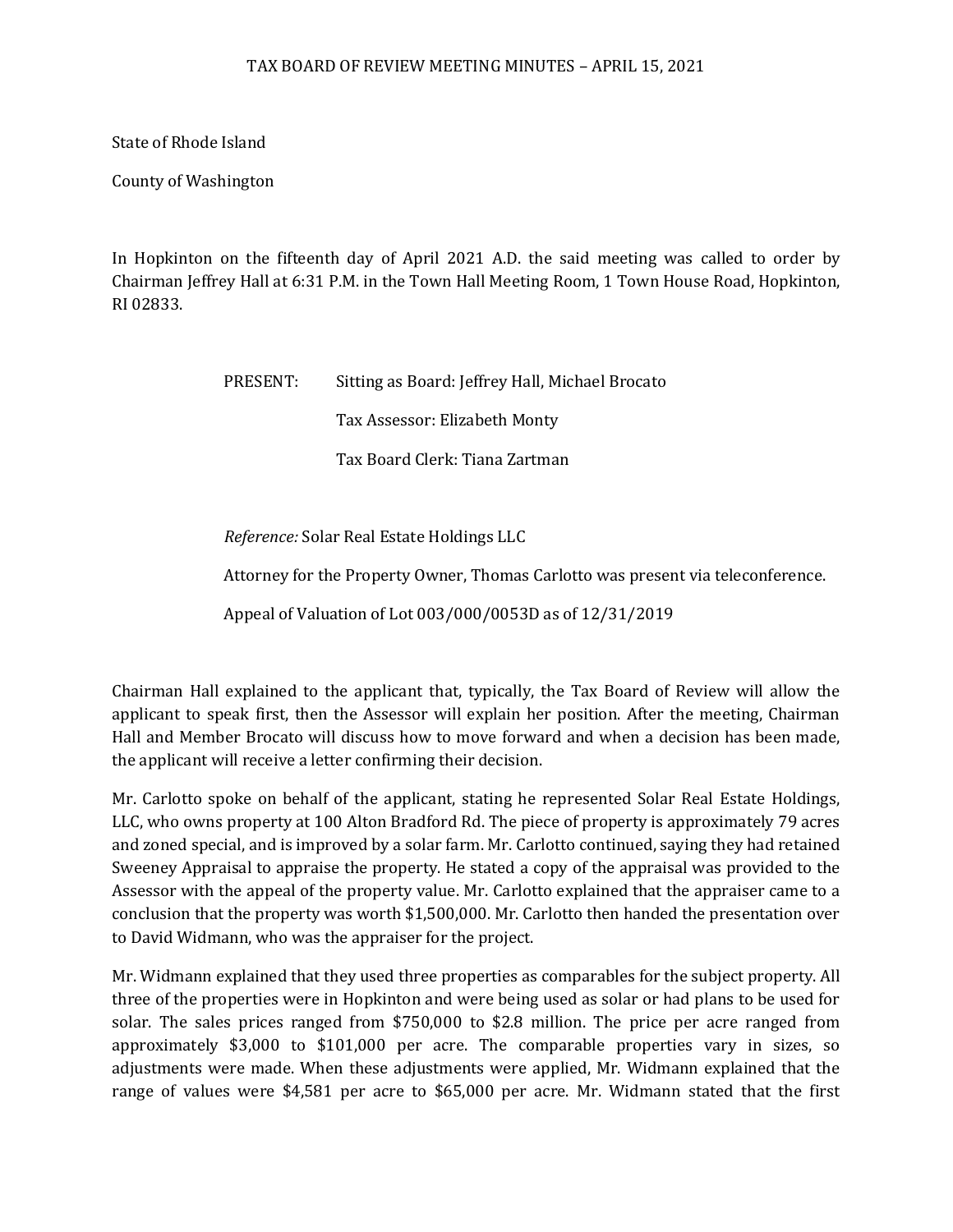comparable and the third comparable were closer in value to the subject property. This caused the median price per acre to be \$14,250 and a mean of \$28,178. Mr. Widmann stated they reconciled between the mean and median to come up with \$19,000 per acre for the 78 acre lot. Using these figures, Mr. Widmann stated that the appraised value would be \$1,500,000.

Chairman Hall stated that 35 Palmer Circle and the Alton Bradford road properties were about the same size at 18 acres and 21 acres, respectively. Chairman Hall asked for clarification that these were the two properties being compared to the subject property. Mr. Widmann affirmed that they were. Mr. Widmann said he had heard that a property located on Gray Lane had a lease involved, but could not confirm, so he did not include that property in the appraisal.

Chairman Hall invited the Assessor to speak after confirming the appraiser had finished detailing their argument.

Ms. Monty stated that she disagreed with the analysis they provided. She explained that there were three parts as it relates to assessment. The assessment as a commercial parcel is one of the parts. She said in the Town of Hopkinton, all commercial parcels start out at a value of \$100,000 per acre for the site itself. She stated that the acres will differ depending on what is on the land. She explained that the land beneath the solar array for commercial use prove out to value at \$45,000 per acre once the site is in progress and up and running. Ms. Monty continued stating that, for the period of December 31, 2019, the solar array on the subject property was in progress, but not operational. Because of this, Ms. Monty explained that the value was discounted to a lesser value. She said that the excess acreage could be valued as much as \$15,000 per acre, but because the zoning on the property is restricted to solar, a discount was applied to the excess acreage as well. Ms. Monty explains that when Solar Real Estate Holdings purchased the property, the sale price was \$1,650,000, which is still over the current assessed value, which was before the project was complete. The current assessed value of the property is \$1,619,300. Ms. Monty explained that she feels the current assessed value is fair. She mentioned a recent sale that happened in North Kingstown that was two hundred acres and sold for \$17 million. This property has the intention of installing a 58 megawatt solar farm. In Ms. Monty's opinion, the price for solar farms is only going up. If the land was to remain vacant, it might be a different story, but because this land is zoned as solar, she cannot agree to the lower assessed value.

Mr. Widmann explained that he understands the Town's position. In his appraisal, they looked at the property without solar on it at the time of December 31, 2019.

*Reference:* LR-6-A Owner, LLC

Appeal of Valuation of Lots:

AP 32 Lots: 1, 4, 6, 8, 10, 12, 14, 16, 17, 19, 21, 23, 25, 27, 30, 32, 34, 36, 38, 40, 41, 42, 44, 46, 48, 50, 52, 54, 56, 58, 60, 62, 63, 65, 67, 68, 69, 70, 71